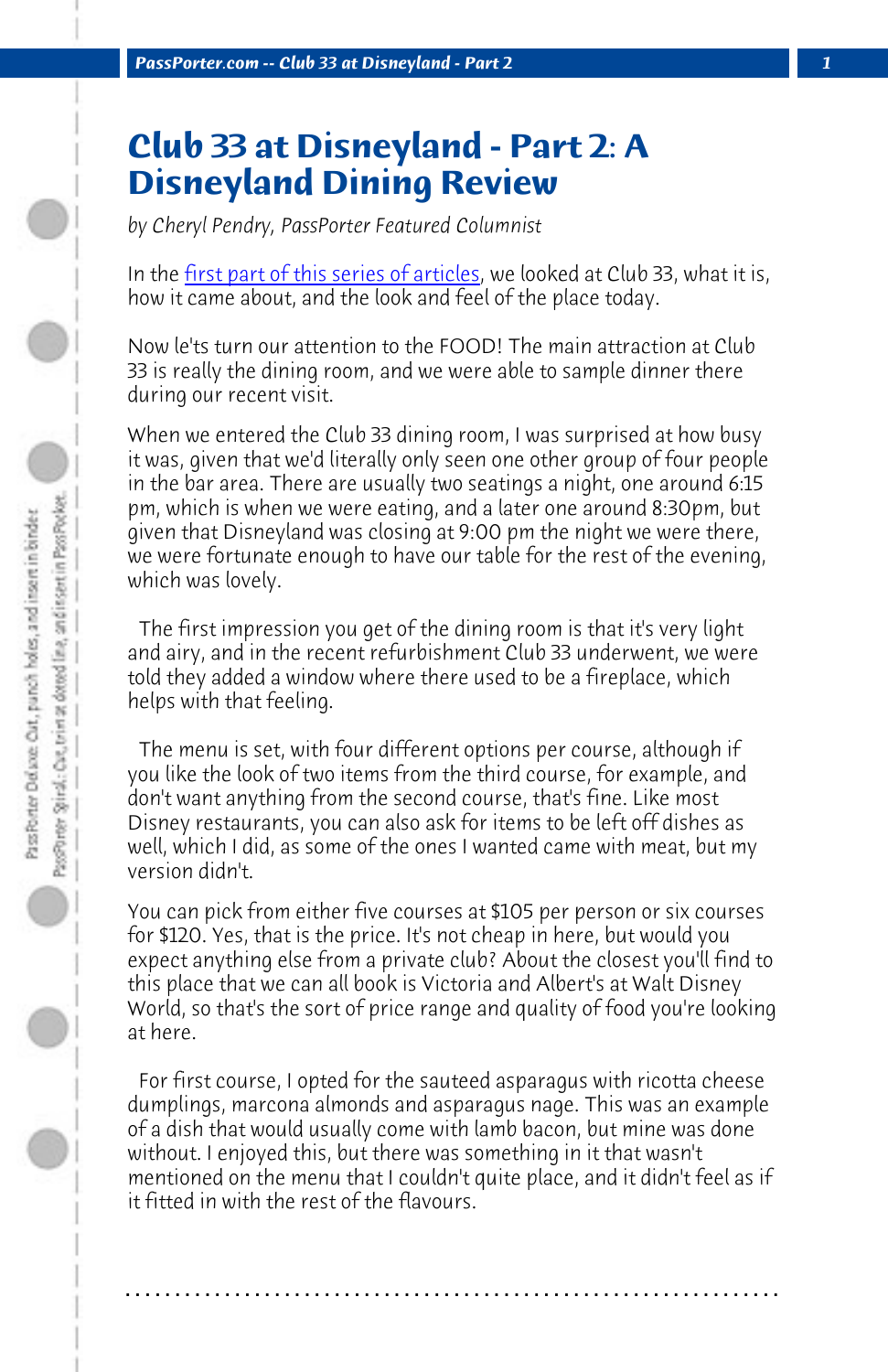My husband had the prime New York of beef seared black and blue with tarragon-garlic puree, and the other two options were either "lobster Rockefeller" with crispy oysters and lemon hollandaise or cornbread crusted-Chanterelle mushrooms with fennel puree and chimichurri.

 Moving on to the second course, the chilled tomato soup, red shrimp, croutons and olive oil sorbet immediately caught my eye as an intriguing and unusual dish, and it lived up to all my expectations. This was one of the rare occasions where I eat something that is literally absolutely perfect and every mouthful is just a complete delight. If this had been the option for all the remaining courses, I would have been a very happy customer!

 My husband opted for the salad of frisee, coastal strawberries, avocado, pistachio and buttermilk dressing, which had appealed to me. I had wanted to try some, but consumed as I was with the wonder of my tomato soup, I completely forgot until his plate had nothing left on it! The other two options for this course were a trio of beef carpaccio, black walnuts, smokey blue cheese, and orange tarragon marmalade or the "Lafayette" garden salad with shaved radish, cucumbers and vinaigrette maison.

 If you got the impression this was the soup and salad course, you'd be spot on. Now I had champagne served with both of these courses, as I opted for the wine pairing with my dinner. I liked the fact you could choose from a wine pairing with either three, four, five or all six of your courses, so it meant you decided how much wine you would like. The other nice thing was the wine pairings weren't set in stone. Your server would talk to you about the type of wine you liked, so they could find one that would work for you, which was a nice touch. The impression I got was they had three or four for each course they could pick from.

 Here I do want to say a word about the service we had. Terrie Jo, or TJ as the regular Club 33 members know her, was exceptionally knowledgeable on both the food and the drink. I took lots of advice from her during the course of the meal, and all of it was spot on. I suspect, although I don't know for sure, that she was effectively our sommelier for the evening, as well as our server, as I certainly didn't see one anywhere else in the restaurant. That's pretty impressive, and I would imagine that she is a complete mine of food and drink information!

 If you opt for a wine pairing with just three courses, it's \$35, with four courses costing \$45, five courses setting you back \$55 and if you want wine with all six courses, it's \$65. I personally thought that was a reasonable price, given the price of the food here. I opted for three

**. . . . . . . . . . . . . . . . . . . . . . . . . . . . . . . . . . . . . . . . . . . . . . . . . . . . . . . . . . . . . . . . . .**